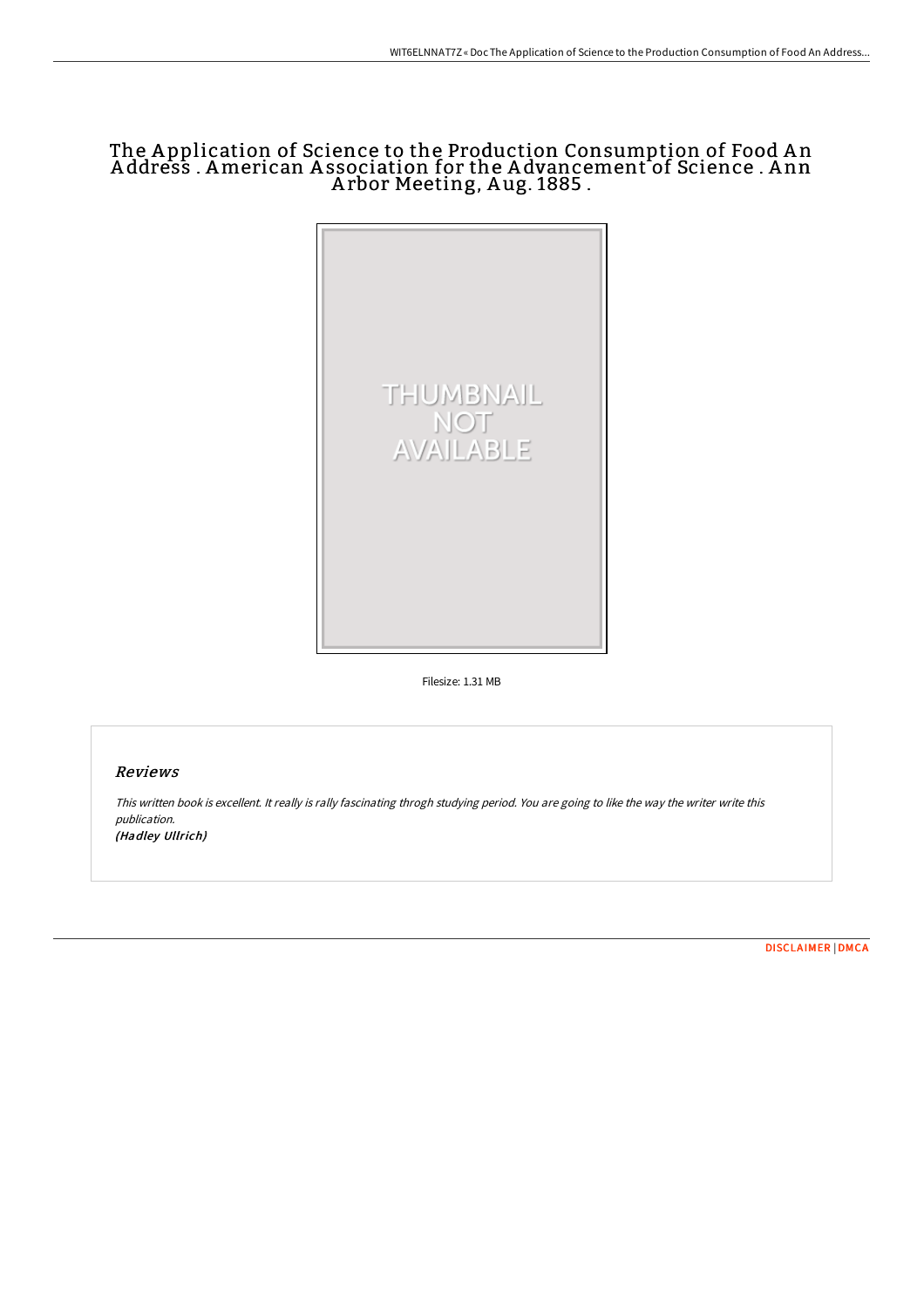## THE APPLICATION OF SCIENCE TO THE PRODUCTION CONSUMPTION OF FOOD AN ADDRESS . AMERICAN ASSOCIATION FOR THE ADVANCEMENT OF SCIENCE . ANN ARBOR MEETING, AUG. 1885 .



RareBooksClub. Paperback. Book Condition: New. This item is printed on demand. Paperback. 50 pages. Original publisher: Washington, D. C. : United States Dept. of Interior, U. S. Geological Survey, 2006 OCLC Number: (OCoLC)71126290 Subject: Groundwater -- Purification -- United States. Excerpt: . . . Methods 9 Table 3. Variables tested in analyses. - Continued 3 mm yr, millimeter per year; mm hr, millimeters per hour; g cm, gram per cubic centimeter; C, degrees Celsius; mg L, milligram per liter; S cm, microsiemens 2 per centimeter; km, kilometer squared; cm, centimeters; m, meters; USGS, U. S. Geological Survey; NWIS, USGS National Water Information System; NAWQA, USGS National Water-Quality Assessment Program; USEPA, U. S. Environmental Protection Agency; CIESIN, Consortium for International Earth Science Information Network; CERCLA, Comprehensive Environmental Response, Compensation, and Liability Act; RCRA, Resource Conservation and Recovery Act; MTBE, methyl tert-butyl ether; DWS, domestic water supply; PWS, public water supply; LUST, leaking underground storage tank; UST, underground storage tank; NLCDE, national landcover data enhanced Variable Units Description Coding Source Source variables - Continued Agricultural land use percent land use within 500 m of sampled 0-100 Vogelmann and others well determined from NLCDE ( 2001 ); C. V. Price, USGS, written commun. , 2004 Undeveloped land use percent land use within 500 m of sampled 0-100 Vogelmann and others well determined from NLCDE ( 2001 ); C. V. Price, USGS, written commun. , ( 2004 ) Transport variables Public-water-supply usage percent block group percent of 0-100 U. S. Bureau of the Census households ( 1992 ) Domestic-watersupply usage percent block group percent of 0-100 U. S. Bureau of the Census households (1992) Households with drilled wells percent block group percent of 0-100 U. S. Bureau of the Census households ( 1992 ) Households with dug wells percent block group percent...

B Read The Application of Science to the Production Consumption of Food An Address . American Association for the [Advancement](http://www.bookdirs.com/the-application-of-science-to-the-production-con.html) of Science . Ann Arbor Meeting, Aug. 1885 . Online

Download PDF The Application of Science to the Production Consumption of Food An Address . American Association for the [Advancement](http://www.bookdirs.com/the-application-of-science-to-the-production-con.html) of Science . Ann Arbor Meeting, Aug. 1885 .